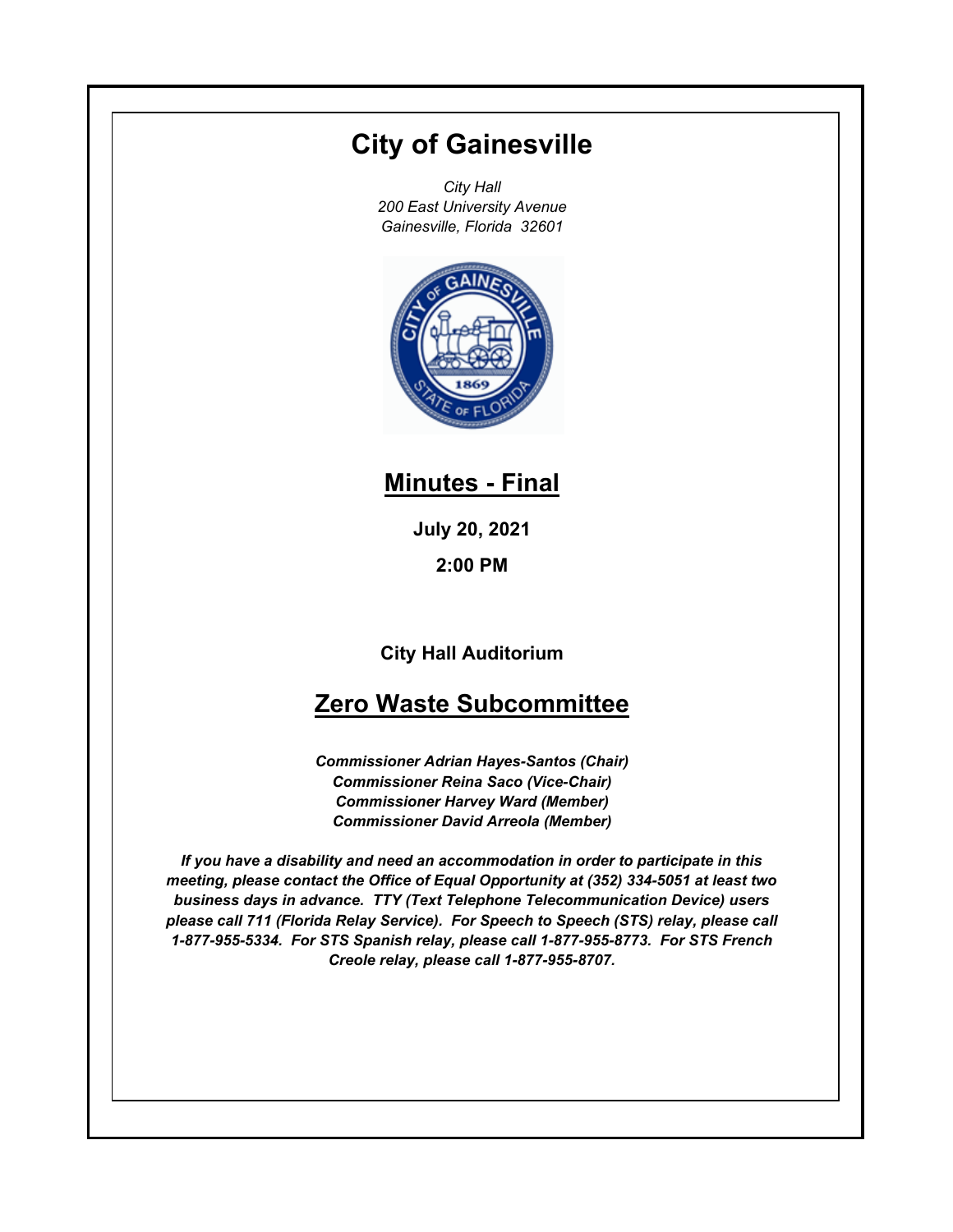### **CALL TO ORDER**

*Meeting called to order at 2:02 pm.*

#### **ROLL CALL**

**Present** 4 - Vice-Chair Saco, Chair Hayes-Santos, Ward, and Arreola

#### **ADOPTION OF THE AGENDA**

**A motion was made by Ward, seconded by Vice-Chair Saco, that this Matter be Adopted. The motion carried by the following vote:**

**Aye:** 4 - Vice-Chair Saco, Chair Hayes-Santos, Ward, and Arreola

#### **APPROVAL OF MINUTES**

#### [210160.](http://gainesville.legistar.com/gateway.aspx?m=l&id=/matter.aspx?key=32944) **Approval of Minutes from the May 25, 2021 Zero Waste Subcommittee Meeting (B)**

*Attachments:* [210160\\_DRAFT Minutes 052521 Zero Waste\\_20210720](http://Gainesville.legistar.com/gateway.aspx?M=F&ID=0d941c10-c4f2-4788-840c-b5bd25f55ae4.pdf)

*Public comment was opened - no one spoke to the item.*

**RECOMMENDATION** *The Zero Waste Subcommittee approve the May 25, 2021 minutes.*

**A motion was made by Ward, seconded by Vice-Chair Saco, that this Matter be Approved as Recommended. The motion carried by the following vote:**

**Aye:** 4 - Vice-Chair Saco, Chair Hayes-Santos, Ward, and Arreola

#### **DISCUSSION OF PENDING REFERRALS**

[201203.](http://gainesville.legistar.com/gateway.aspx?m=l&id=/matter.aspx?key=32746) **Green Procurement Policies (B)**

[201203A\\_Seattle Sustainable Purchasing Policy\\_20210511](http://Gainesville.legistar.com/gateway.aspx?M=F&ID=d3250cbc-29c3-4a59-bb87-eaf0991c09e6.pdf) [201203B\\_GNV Green Purchasing Program\\_20210511](http://Gainesville.legistar.com/gateway.aspx?M=F&ID=37490e7c-9791-4b09-b77b-8e368f63b39c.pdf) [201203C\\_Durham Environmentally Preferred Purchasing Policy\\_20210511](http://Gainesville.legistar.com/gateway.aspx?M=F&ID=42acb884-d306-4954-9f34-8c53a5a5a441.pdf) 201203D\_GRU Admin Guideline 2-19 Conservation & Green Purchasing 2021 [201203E\\_GRU Admin Guideline 4-8 Bottled Water\\_20210511](http://Gainesville.legistar.com/gateway.aspx?M=F&ID=e85db373-d402-44f7-a067-d8399c91e0ec.pdf) [201203F\\_Orlando Sustainable Policy\\_20210511](http://Gainesville.legistar.com/gateway.aspx?M=F&ID=37c824e7-c919-4e2d-abf0-de38fdf3b7f8.pdf) [201203G\\_Santa Clara EPP\\_20210511](http://Gainesville.legistar.com/gateway.aspx?M=F&ID=c3101a59-c5cf-4a23-aeec-5b5c7733c32e.pdf) [201203H\\_Subcommittee Sustainable Purchasing Policy\\_20210511](http://Gainesville.legistar.com/gateway.aspx?M=F&ID=d20770b6-56da-409c-9076-5d19ae1a7d8e.pdf) [201203I\\_Green Procurement Policy\\_20210720](http://Gainesville.legistar.com/gateway.aspx?M=F&ID=79a43408-6a06-42ce-ab42-c62ecd5ec795.pdf) *Attachments:*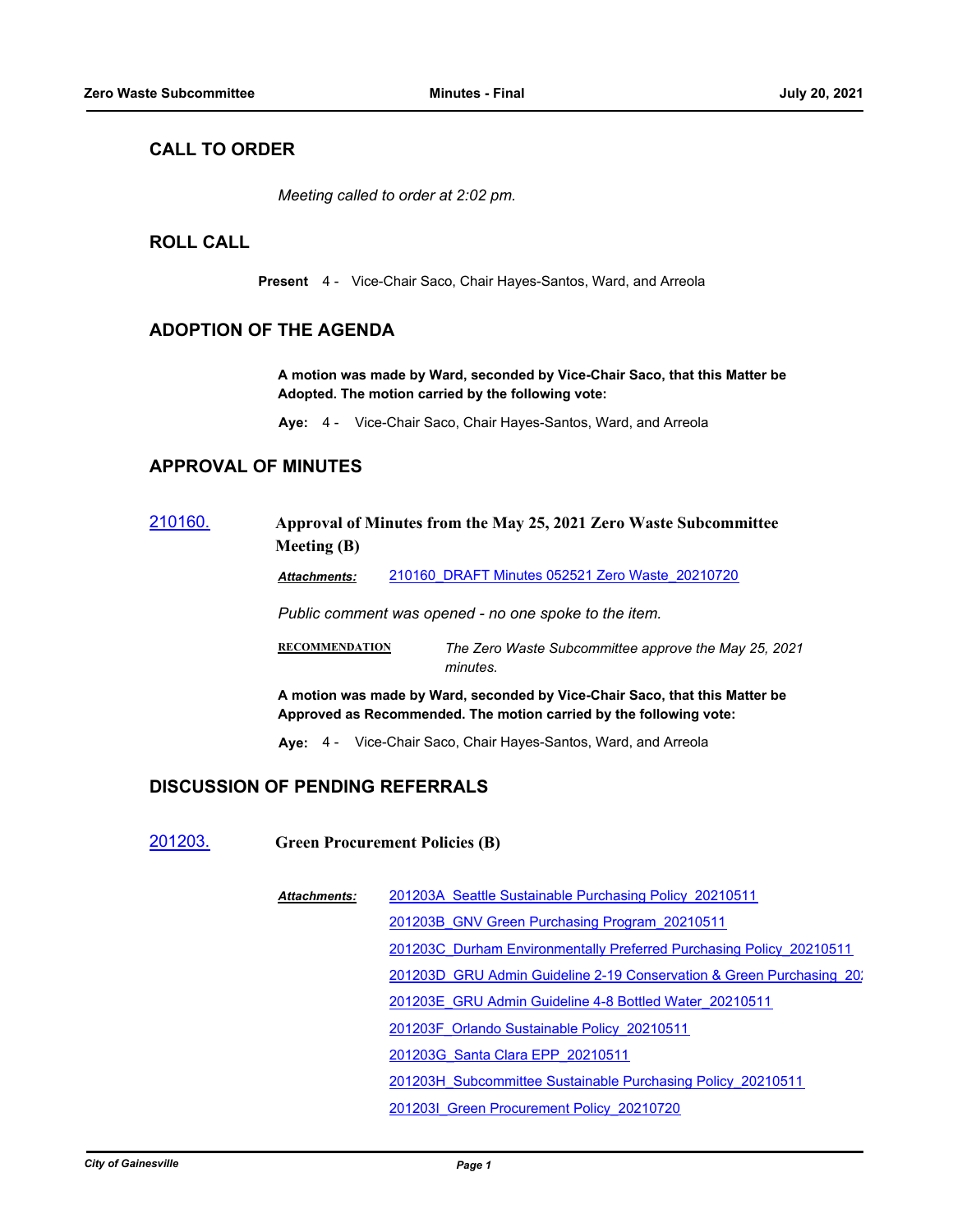|         | Michael Heimbach, Sustainability Manager, introduced the item. Jim<br>Frampton, GRU Procurement, spoke to the matter. Doug Drymon, General<br>Government Procurement Manager spoke to the matter.                                                                                                                                                                                                                                                                                                                                                                                                                                                                                                              |  |                                                                                                                                                         |  |
|---------|----------------------------------------------------------------------------------------------------------------------------------------------------------------------------------------------------------------------------------------------------------------------------------------------------------------------------------------------------------------------------------------------------------------------------------------------------------------------------------------------------------------------------------------------------------------------------------------------------------------------------------------------------------------------------------------------------------------|--|---------------------------------------------------------------------------------------------------------------------------------------------------------|--|
|         | <b>RECOMMENDATION</b>                                                                                                                                                                                                                                                                                                                                                                                                                                                                                                                                                                                                                                                                                          |  | The Zero Waste Subcommittee: 1) review document; and 2)<br>provide direction as deemed appropriate.                                                     |  |
|         | <b>Discussed</b>                                                                                                                                                                                                                                                                                                                                                                                                                                                                                                                                                                                                                                                                                               |  |                                                                                                                                                         |  |
| 210155. | Moving the Zero Waste Subcommittee Meetings to the Roberta Lisle Kline<br><b>Conference Room (NB)</b>                                                                                                                                                                                                                                                                                                                                                                                                                                                                                                                                                                                                          |  |                                                                                                                                                         |  |
|         | Commissioner Ward requested the City Clerk move the subcommittee<br>meetings to the Roberta Lisle Kline Conference Room.                                                                                                                                                                                                                                                                                                                                                                                                                                                                                                                                                                                       |  |                                                                                                                                                         |  |
|         | <b>RECOMMENDATION</b>                                                                                                                                                                                                                                                                                                                                                                                                                                                                                                                                                                                                                                                                                          |  | The Zero Waste Subcommittee discuss moving their regular<br>meetings to the Roberta Lisle Kline Conference Room, and<br>take action deemed appropriate. |  |
|         | <b>Discussed</b>                                                                                                                                                                                                                                                                                                                                                                                                                                                                                                                                                                                                                                                                                               |  |                                                                                                                                                         |  |
| 210129. | <b>Solid Waste Ordinance Updates (B)</b>                                                                                                                                                                                                                                                                                                                                                                                                                                                                                                                                                                                                                                                                       |  |                                                                                                                                                         |  |
|         | Attachments:                                                                                                                                                                                                                                                                                                                                                                                                                                                                                                                                                                                                                                                                                                   |  | 210129A Subcommittee Ordinance Update Presentation 20210720<br>210129B Draft - SW Ordinance Updates 20210720                                            |  |
|         |                                                                                                                                                                                                                                                                                                                                                                                                                                                                                                                                                                                                                                                                                                                |  | 210129C Comm Hayes-Santos Zero Waste Ordinance Recommended Clar                                                                                         |  |
|         | Michael Heimbach, Sustainability Manager, gave a presentation.<br>Commissioner Hayes-Santos asked for next two weeks for committee<br>members to review proposed ordinance, collect feedback and discuss again.<br>Commissioner Arreola suggested that a future subcommittee meeting be<br>advertised as a "town hall" for collecting feedback from neighbors on the draft<br>ordinance.<br>The committee will review the draft and request neighbors to submit feedback<br>on the proposed draft prior the 8/3/2021 Zero Waste meeting. The committee<br>will request staff assistance advertising the draft and promoting neighbor<br>participation at a subsequent meeting before finalizing the ordinance. |  |                                                                                                                                                         |  |
|         | <b>RECOMMENDATION</b>                                                                                                                                                                                                                                                                                                                                                                                                                                                                                                                                                                                                                                                                                          |  | The Zero Waste Subcommittee: 1) hear presentation; and 2)<br>provide direction as deemed appropriate.                                                   |  |
|         | <b>Discussed</b>                                                                                                                                                                                                                                                                                                                                                                                                                                                                                                                                                                                                                                                                                               |  |                                                                                                                                                         |  |
| 200841. | <b>Update on Zero Waste Initiatives (B)</b>                                                                                                                                                                                                                                                                                                                                                                                                                                                                                                                                                                                                                                                                    |  |                                                                                                                                                         |  |
|         | Attachments:                                                                                                                                                                                                                                                                                                                                                                                                                                                                                                                                                                                                                                                                                                   |  | 200841A Update on ZWSC Initiative 2021 03 02<br>200841B Intiatives Update 20210720                                                                      |  |